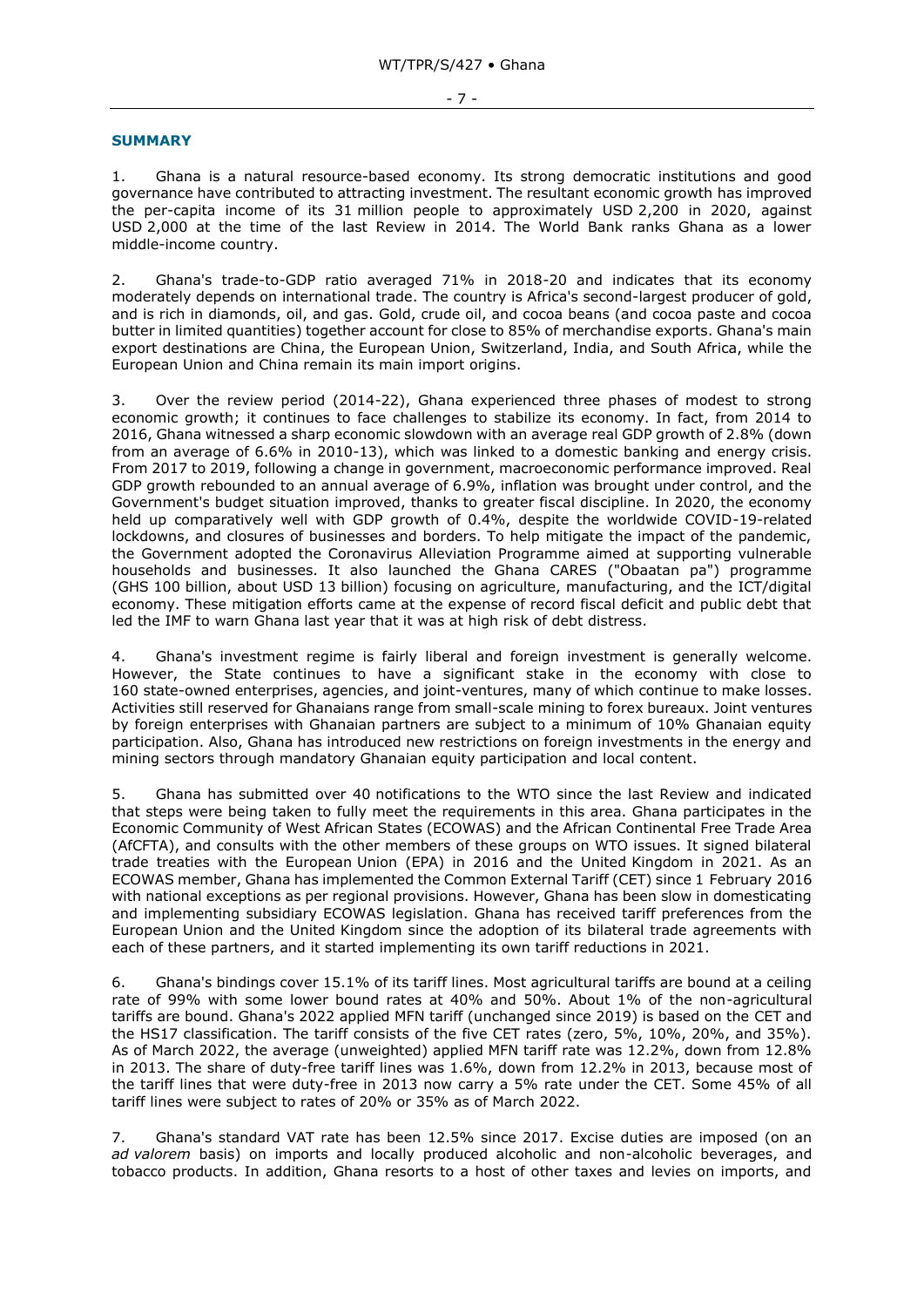- 8 -

their number has grown since the last Review. These taxes levied on most imports include the ECOWAS Levy (1%), African Union Levy (0.2%), Environmental Tax (10%), Ghana Export-Import Bank Levy (0.75%), Ghana Education Fund Levy (2.5%), COVID-19 Health Recovery Levy (1%), National Health Insurance Levy (3.5% on imports and domestic goods/services), Sanitation and Pollution Levy (specific), and Special Petroleum Tax (specific), as well as four Energy Sector Levies. Combined, all of these levies significantly increase the costs of imports into Ghana.

8. On the other hand, Ghana offers exemptions and concessions, for various purposes, on import tariffs, other duties and charges, and internal taxes. In 2020, the reported "tax refunds" amounted to GHS 2.6 billion (approximately USD 460 million) or 5.8% of total tax revenues. Qualifying imports enter the country under letters granting exemptions from the Ministry of Finance, and initiated by other ministries and agencies, including the Ghana Investment Promotion Agency.

9. Ghana has ratified the Agreement on Trade Facilitation and notified the dates for the implementation of categories B and C commitments; 18 provisions are due for implementation in 2022-23. It has simplified its import procedures by establishing a new single window at the border (Integrated Customs Management System (ICUMS)) and reducing the number of inspecting agencies to three (Customs, Food and Drugs Authority, and Ghana Standards Authority). Destination inspection by Customs is mandatory for all imports of USD 3,000 and above (unless a waiver is granted). Inspection fees are *ad valorem* and do not thus reflect the cost of the service.

10. Ghana maintains import prohibitions on unprocessed logs and certain pharmaceuticals, as well as prohibitions based on, inter alia, health, safety, SPS and environmental grounds. There are also quantitative restrictions in place on imports of cement and poultry products. The TBT and SPS regimes remain largely unchanged. Ghana primarily adopts international standards; it has adopted 29 ECOWAS standards. Ghana has submitted a number of notifications to the WTO TBT Committee, and one specific trade concern was raised regarding its automotive safety standards. Ghana has also notified the WTO SPS Committee of its new biosafety and meat inspection rules.

11. Since the last Review, Ghana has for the first time adopted trade remedies legislation. It made several notifications to the WTO, which were reviewed in 2020. The newly established Ghana International Trade Commission has recommended the implementation of an anti-dumping measure against aluminium coils and circles originating in, or imported from, China, and several anti-dumping investigations are ongoing.

12. Regarding measures affecting exports, Ghana maintains its requirements for foreign exchange repatriation to banks registered in the country. The forex surrender requirements to the Bank of Ghana for cocoa and gold exports were eliminated. Export taxes are currently applied on timber, and certain hydrocarbons sold to airlines. Selected products are subject to special export permits. Two agencies, Ghana Export Promotion Agency and Ghana Export-Import Bank, are responsible for export promotion and export financing. The WTO Committee on Agriculture has yet to receive an up-to-date export subsidy notification from Ghana. The country currently has four free zones, and investors may also obtain free-point status anywhere in the country. However, Ghana's exports from free zones have been declining. Accordingly, the free zone scheme would benefit from a cost-benefit review for its possible reform.

13. Ghana is neither a member nor an observer to the WTO plurilateral Agreement on Government Procurement. Its public procurement has increased substantially since 2014, in line with efforts to modernize and develop its national infrastructure. The Public Procurement Act was amended in 2016 and an electronic procurement system (GHANEPS) was launched in 2019. Government procurement is decentralized with over 1,000 procuring entities. The most used procurement methods are restrictive tendering (51% in 2019) and competitive national tendering (31%); international competitive tendering accounted for 1%. Price preferences that vary with the type of good and the level of local content are available to suppliers, irrespective of their nationality.

14. Ghana has reformed its intellectual property rights regime. The Trademarks Act, the Industrial Designs Act, and the Patent Act were amended, and a new Plant Variety Protection Act was adopted in 2020. Also, Ghana has ratified the UPOV Convention, the WIPO Phonograms Convention, the WIPO Marrakesh VIP Treaty on copyright, and the WIPO Lisbon Agreement for the Protection of Appellations of Origin and their International Registration.